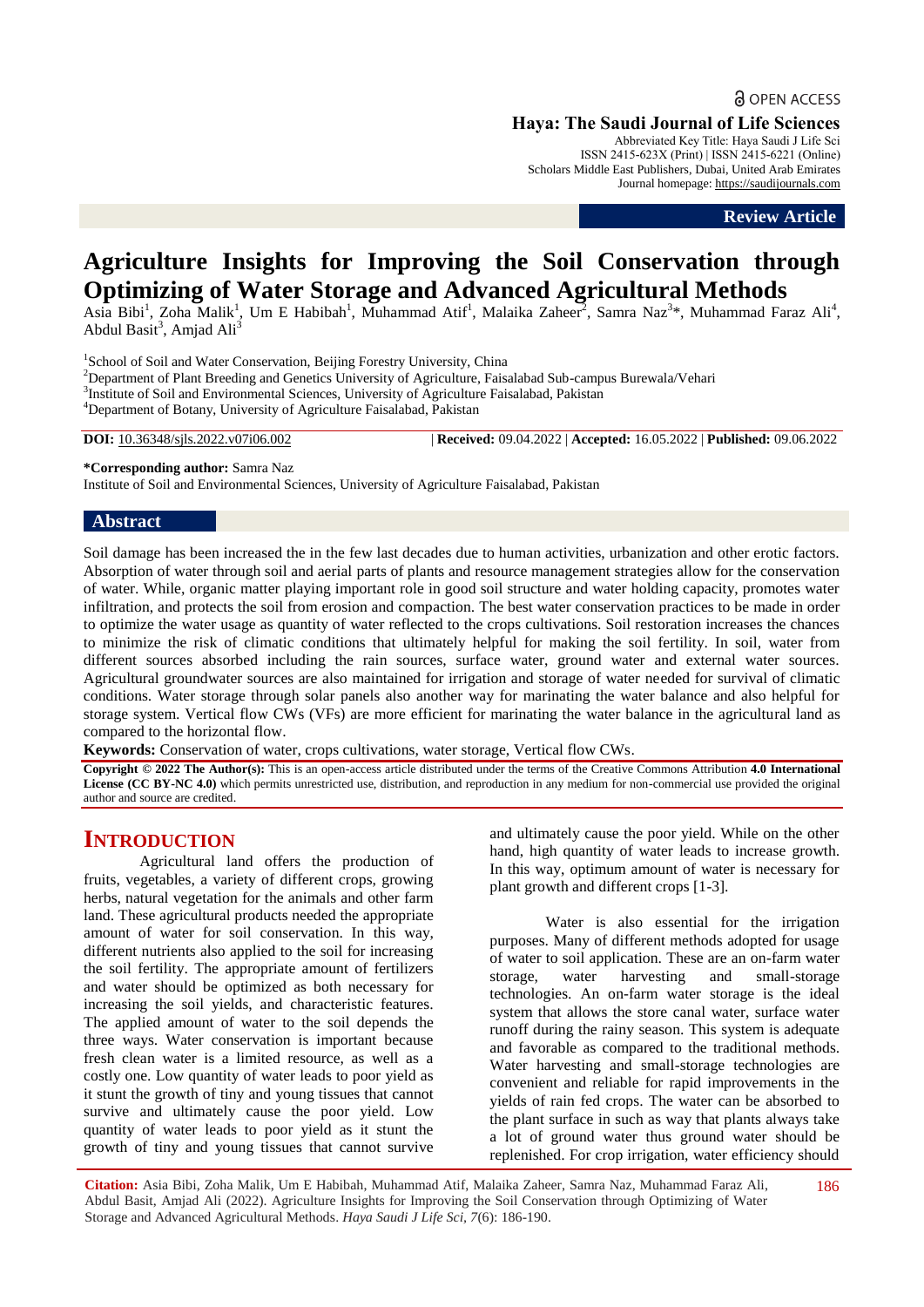|  |  |  |  | be retained under optimizing conditions that means |  |  |  |
|--|--|--|--|----------------------------------------------------|--|--|--|
|--|--|--|--|----------------------------------------------------|--|--|--|

minimizing losses due to evaporation  $[4, 5]$ .

| <b>Agricultural</b>         | <b>Application</b>                                | <b>Usage</b> | <b>Effectiveness</b> |
|-----------------------------|---------------------------------------------------|--------------|----------------------|
| methods/Systems /Factors    |                                                   |              |                      |
| on-farm water storage,      | optimizing conditions that means minimizing       | Agricultural | convenient and       |
| water harvesting and small- | losses due to evaporation                         | land         | reliable             |
| storage technologies        |                                                   |              |                      |
| Climatic, evaporation       | affected the growth of crops and other activities | Agricultural | Soil erosion is      |
|                             | of soil matter. Soil conservation is the          | land         | another problem      |
|                             | appropriate strategy for reducing the risks that  |              |                      |
|                             | can increased the soil damaging layers by         |              |                      |
|                             | availing the new opportunities                    |              |                      |
| Water based systems         | the rain sources, surface water, ground water and | Agricultural | convenient and       |
|                             | external water sources                            | land         | reliable             |

**Table-1: Shows the Agriculture insights for improving the soil conservation**

Absorption of water through soil and aerial parts of plants and resource management strategies allow for the conservation of water. The best water conservation practices to be made in order to optimize the water usage as quantity of water reflected to the crops cultivations. Different parameters are affected on water usage such as recharge capacity, composition of the geological substrata, rainfall patterns, evapotranspiration and runoff. High rain fall also decreases the significant yields as it reflected the leaching of essential minerals from plants that can cause the serious mineral deficiency. Transpiration also affected the overall growth on soil characteristics. High or low evaporation can cause disturbances of different mechanisms occurring in plants. Recharge capacity also affected the usage of water to new agricultural land as sometimes, due to low capacity of plant cells to store water that can cause serious water storage problems [6- 9].

## **Role of Agriculture in Soil Conservation**

Soil damage has been increased the in the few last decades due to human activities, urbanization and other erotic factors. There is need to conserve soil in order to protect it from further damaging. Agricultural practices are major playing contributors to maintain the soil composition from further degradation. Improving the soil composition increase the chances of circulation of organic and inorganic minerals that playing holding the significant role in marinating the soil matter. While, organic matter playing important role in good soil structure and water holding capacity, promotes water infiltration, and protects the soil from erosion and compaction. Soil conversation also playing role in low down the water from concentrating and moving down the slope in a narrow path an increased the entry of organic nutrients into the soil. Different organisms depend on soil and promote the soil activities for example, various bacteria helpful for maintaining the soil composition in adequate manner and prevent the soil degradation for soil conservation [7-9].

# **Exploring the Agricultural Practices for Soil Conservation**

Climatic conditions affected the growth of crops and other activities of soil matter. Soil conservation is the appropriate strategy for reducing the risks that can increased the soil damaging layers by availing the new opportunities which may emerge from change in climate. The other pillar in the soil conservation is the restore soil structure to enhance its rate in different environmental conditions and physical factors that affected the soil balance. For example, drought, heat wave, and inundation and uncertain and variable climate. Soil restoration increases the chances to minimize the risk of climatic conditions that ultimately helpful for making the soil fertility. Soil erosion is another problem in the agricultural land that can be solved through soil conservation. Detection of soil erosion as a problem in the field helpful for cultivation, soil. This can affected the growing activities and is eroding more quickly than it is being formed, causing land to become unsuitable for agriculture Mechanical structures such as bunds or terraces may be developed in order to solve this problem [10-13].

# **Water Storage Systems**

In soil, water from different sources absorbed including the rain sources, surface water, ground water and external water sources. Rain fall is also ideal source also it contains many of the minerals necessary to promote the growth promoting bacteria, other useful microbes that maintain the soil composition. Surface water sources including the water that pools on the surface of the earth in the form of dams, lakes, rivers and creeks. This type of water resources also effective for cultivation and promote the crops growth, but sometimes, excessive quantity of water to the soil leads to damage in such a way that layers of soil occurs that can disrupt the activities of soil microorganisms. Water based systems promote the overall irrigation options and capability also prevents them from entering into outside sources of freshwater. Sometimes, contaminated water can cause the stunt growth of crops that ultimately leads to poor yield and affected agricultural zones [14, 15].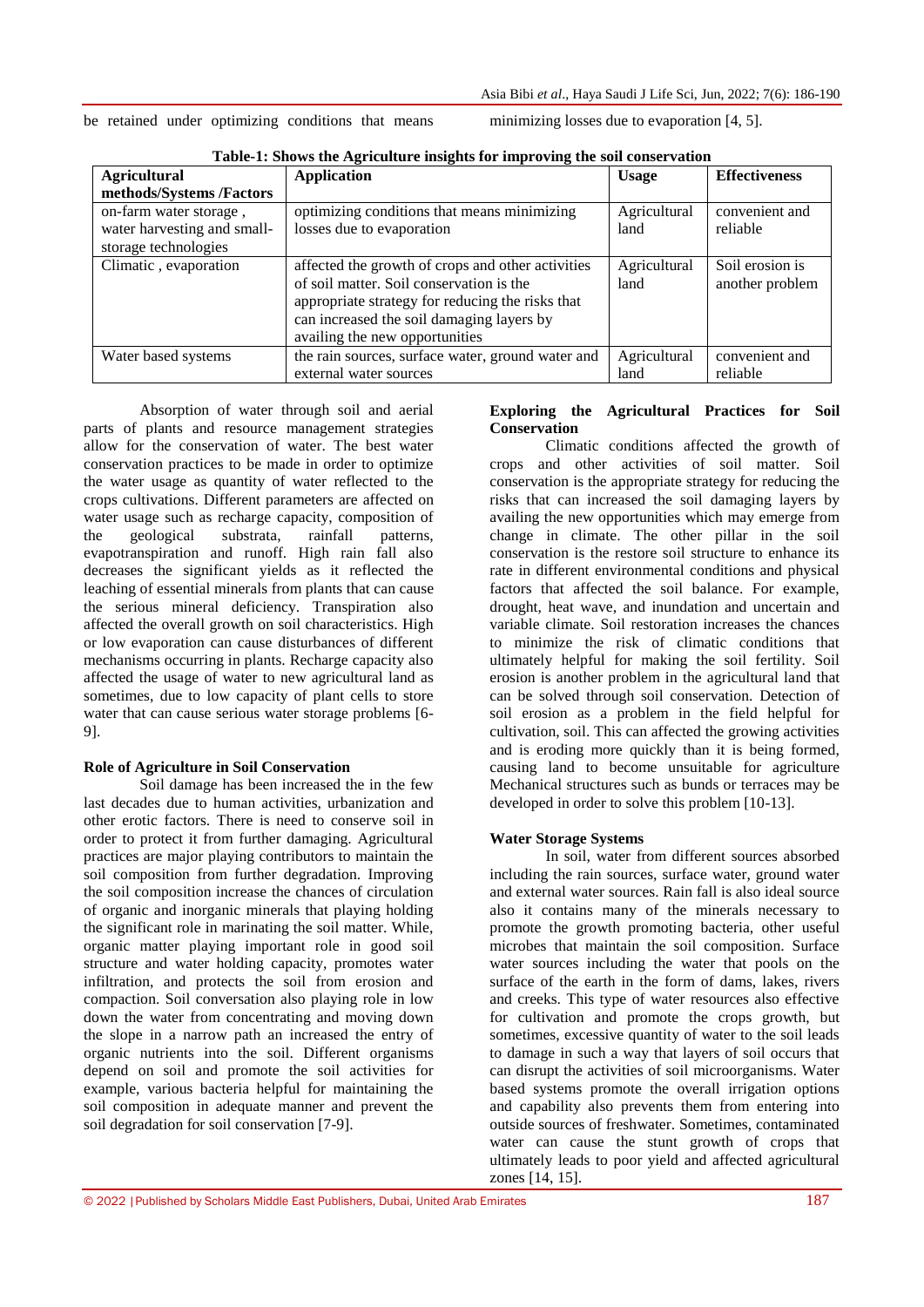Agricultural groundwater sources are also maintained for irrigation and storage of water needed for survival of climatic conditions. For example, underground water aquifers accessed for creating a hole down to the water table and then pumping it out as needed for irrigation storing in bore water tank. The other type of water based resources are external water sources effective for water that is piped for appropriate water supply. This type of water based system is also ideal for transportation purposes to the main agricultural land as water trucked in transport tanks to be stored. Water storage in tank allow the flow for agricultural land where excessive quantity of water can be under storage for short period of times. In that agricultural land, water is collected over time and stored in a water tank [16-19].

Water quantity depends on several factors that affected the soil composition. Low quantity of water is not favorable for the agricultural land as slow down the vegetation and other developmental sages. While on the other hand, excesses of water quantity is not favorable for the agricultural land as leaching out the essential mineral that disrupt the food chain. In this way, appropriate water storage systems are storage containers including rainwater tanks, storm water tanks, bore water tanks, stock water tanks and troughs. Waterways such as creeks on the property that can be pumped from and stored in water storage tanks [20, 21].

## **Tillage Based Strategies**

Sod based rotation is another efficient method allows the appropriate flow of water to improve the soil quality and overall water-holding capacity. This type of system is also archive the benefits of soil conservation as majority of livestock depends on it. It also incorporates two or more consecutive seasons of a perennial grass into a conventional row-crop rotation while on the other hand, other traditional used methods are not reliable due to high cost and machinery for soil improving properties [21, 22].

Soil structure and water intake through appropriate ways are the directly related to the modify the plant root structure by mediating the water intake balance to improve the soil's capacity to hold water and reduce the soil temperature, thus reducing the amount of water lost to evaporation. In this way, total amount of lost water is gradually decreased due to water balancing system flooring to the main agriculture areas that also provides the variety of crops and minerals necessary for human health. The ridges based system also speed up the drainage problems and soil warm-up that allows the cultivation controls the weeds along with some herbicides for improving soil properties [23-25].

Water storage through solar panels also another way for marinating the water balance and also helpful for storage system. The main advantage of this

method is that farmer could hold off watering when it's raining. A soil moisture sensor also integrated into the irrigation system aid in scheduling water supply and distribution much more efficiently. These advances lead eventually for soil modification through impure soil and clean it for marinating the soil conservation and thus wide range of applications [26-28].

Vertical flow CWs (VFs) are more efficient for marinating the water balance in the agricultural land as compared to the horizontal flow CWs (HFs). Vertical flow CWs also reclaimed the usage of water to be used in irrigation. A vertical flow constructed wetland (vertical flow CW) is also lower the salinity and improving the soil characteristics. While on the other hand, traditionally used water flow systems can cause serious noise pollution to the main agricultural land and ultimately affected the growing conditions of crops. Thus, application of water systems influenced the soil properties through irrigating soil, nourish the tiny roots that needed essential minerals [29, 30].

#### **Recent Approaches**

Nanoparticles are the ideal source of delivering of pesticides to the targeted crop in order to maintain the water balance, minerals flow and flow sap mechanism. Nanoparticles have small size, due to which, they become clogged more easily than HFs because of the use of substrates with smaller particle size. Naturally, water balance is usually disturbed by excessive loss of water or low rate of evaporation that can cause deleterious effects on soil conditions. It resulted in low yield of products from agricultural land. Many strategies have been applied for improved the quality of water to the agricultural land. These are soil moisture storage, groundwater storage, and surface storage. The risk of cause of salinity in agriculture land has been leads the soil conditions that altar severe the climate change. Appropriated water maintained systems are resolve the climate changes problems and also decrease the attacking capacity of microbes that can affect the soil breaking [31-33].

Gravel is also used in the agricultural land and for different purposes as it supports the attached-growth biomass and plants. These particles are small, irregular pieces of rock and stone. Another approach has been applied is the application of organic chemicals that enhanced the denitrification efficiency by removing the wastewater from the polluted soil. As environmental friendly needed for the agricultural to remove the wastewater and other contaminates that can cause the serious toxicities. An ideal water storage system can maintain the water and mineral balance due to the large applications of chemical pesticides for soil that leads the encounter the crops quality [33-36]. While on the other hand, agriculture wastes can cause deleterious effects to soils conditions while they can be used for environmental and economic advantages as compared with mineral substrates such as gravel.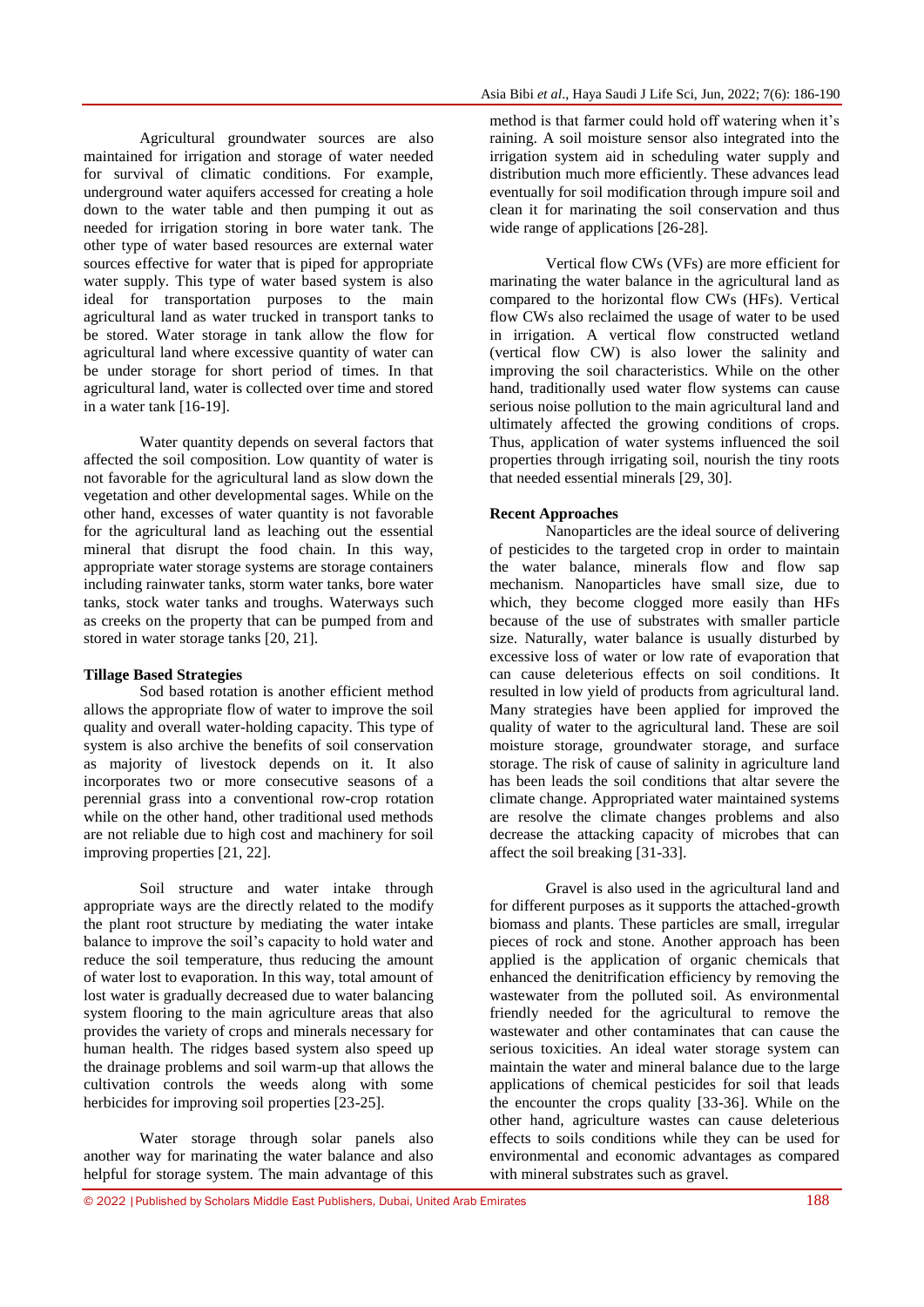#### **CONCLUSION**

Nanoparticles have ideal rate of delivery and efficiently remove the heavy toxic metals from the landfill leachates. Therefore, they can used for solving the problems associated with clogging which is a fatal threat for the subsurface. Nanotechnology also applied to the agricultural land for improving the water holding capacity, removal of contaminates, maintain the sustainable agriculture land to the for eco-friendly agriculture practices.

## **REFERENCES**

- 1. Bal, L. M., Satya, S., & Naik, S. N. (2010). Solar dryer with thermal energy storage systems for drying agricultural food products: A review. *Renewable and Sustainable Energy Reviews*, *14*(8), 2298-2314.
- 2. Thompson, P. B. (2017). *The spirit of the soil: Agriculture and environmental ethics*. Routledge.
- 3. National Research Council. *Soil and water quality: An agenda for agriculture*. National Academies Press, 1993.
- 4. Blanco, H., & Lal, R. (2008). *Principles of soil conservation and management* (Vol. 167169). New York: Springer.
- 5. Cardina, J., Regnier, E., & Harrison, K. (1991). Long-term tillage effects on seed banks in three Ohio soils. *Weed Science*, *39*(2), 186-194.
- 6. Das, G. (2008). *Hydrology and Soil Conservation Engineering: Including Watershed Management*. PHI Learning Pvt. Ltd..
- 7. Adamchuk, V. I., Hummel, J. W., Morgan, M. T., & Upadhyaya, S. K. (2004). On-the-go soil sensors for precision agriculture. *Computers and electronics in agriculture*, *44*(1), 71-91.
- 8. Drastig, K., Prochnow, A., Baumecker, M., Berg, W., & Brunsch, R. (2011). Agricultural water management in Brandenburg.
- 9. Fischer, Benjamin MC, Stefano Manzoni, Laura Morillas, Monica Garcia, Mark S. Johnson, and Steve W. Lyon. "Improving agricultural water use efficiency with biochar–A synthesis of biochar effects on water storage and fluxes across scales." *Science of the Total Environment* 657 (2019): 853-862.
- 10. He, Xiaojia, Hua Deng, and Huey-min Hwang. "The current application of nanotechnology in food and agriculture." *Journal of food and drug analysis* 27, no. 1 (2019): 1-21.
- 11. Herrera-Melián, José Alberto, Alejandro Borreguero-Fabelo, Javier Araña, Néstor Peñate-Castellano, and José Alejandro Ortega-Méndez. "Effect of substrate, feeding mode and number of stages on the performance of hybrid constructed wetland systems." *Water* 10, no. 1 (2018): 39.
- 12. Hudson, N. W. (2015). *Soil conservation*. Scientific Publishers.
- 13. Huffaker, Ray, and Norman Whittlesey. "A theoretical analysis of economic incentive policies encouraging agricultural water conservation." *International Journal of Water Resources Development* 19, no. 1 (2003): 37-53.
- 14. Iamchaturapatr, J., Yi, S. W., & Rhee, J. S. (2007). Nutrient removals by 21 aquatic plants for vertical free surface-flow (VFS) constructed wetland. *Ecological Engineering*, *29*(3), 287-293.
- 15. Jadidoleslam, Navid, Ricardo Mantilla, Witold F. Krajewski, and Radoslaw Goska. "Investigating the role of antecedent SMAP satellite soil moisture, radar rainfall and MODIS vegetation on runoff production in an agricultural region." *Journal of Hydrology* 579 (2019): 124210.
- 16. Kopittke, Peter M., Neal W. Menzies, Peng Wang, Brigid A. McKenna, and Enzo Lombi. "Soil and the intensification of agriculture for global food security." *Environment international* 132 (2019): 105078.
- 17. Lee, L. K. (1980). The impact of landownership factors on soil conservation. *American Journal of Agricultural Economics*, *62*(5), 1070-1076.
- 18. Lentochkin, Alexander, Tatyana Babaytseva, and Petr Ukhov. "Fall tillage of eroded sod-podzolic soil." In *Proceedings of the International Scientific and Practical Conference" Digital agriculture– development strategy".–Ekaterinburg: Atlantis Press*, vol. 167, pp. 223-225. 2019.
- 19. Mącik, M., Gryta, A., & Frąc, M. (2020). Biofertilizers in agriculture: An overview on concepts, strategies and effects on soil microorganisms. *Advances in agronomy*, *162*, 31- 87.
- 20. Miller, W. M. (1983). Energy storage via desiccants for food/agricultural applications. *Energy in agriculture*, *2*, 341-354.
- 21. Molden, D., Oweis, T., Steduto, P., Bindraban, P., Hanjra, M. A., & Kijne, J. (2010). Improving agricultural water productivity: Between optimism and caution. *Agricultural water management*, *97*(4), 528-535.
- 22. Molden, David, Theib Y. Oweis, Steduto Pasquale, Jacob W. Kijne, Munir A. Hanjra, Prem S. Bindraban, Bas AM Bouman et al. *Pathways for increasing agricultural water productivity*. No. 612-2016-40552. 2007.
- 23. Mousavi, S. R., & Rezaei, M. (2011). Nanotechnology in agriculture and food production. *J Appl Environ Biol Sci*, *1*(10), 414- 419.
- 24. Prasad, R., Kumar, V., & Prasad, K. S. (2014). Nanotechnology in sustainable agriculture: present concerns and future aspects. *African journal of Biotechnology*, *13*(6), 705-713.
- 25. Ramos, María Concepción, Ivan Lizaga, Leticia Gaspar, Laura Quijano, and Ana Navas. "Effects of rainfall intensity and slope on sediment, nitrogen and phosphorous losses in soils with different use

<sup>© 2022</sup> |Published by Scholars Middle East Publishers, Dubai, United Arab Emirates 189